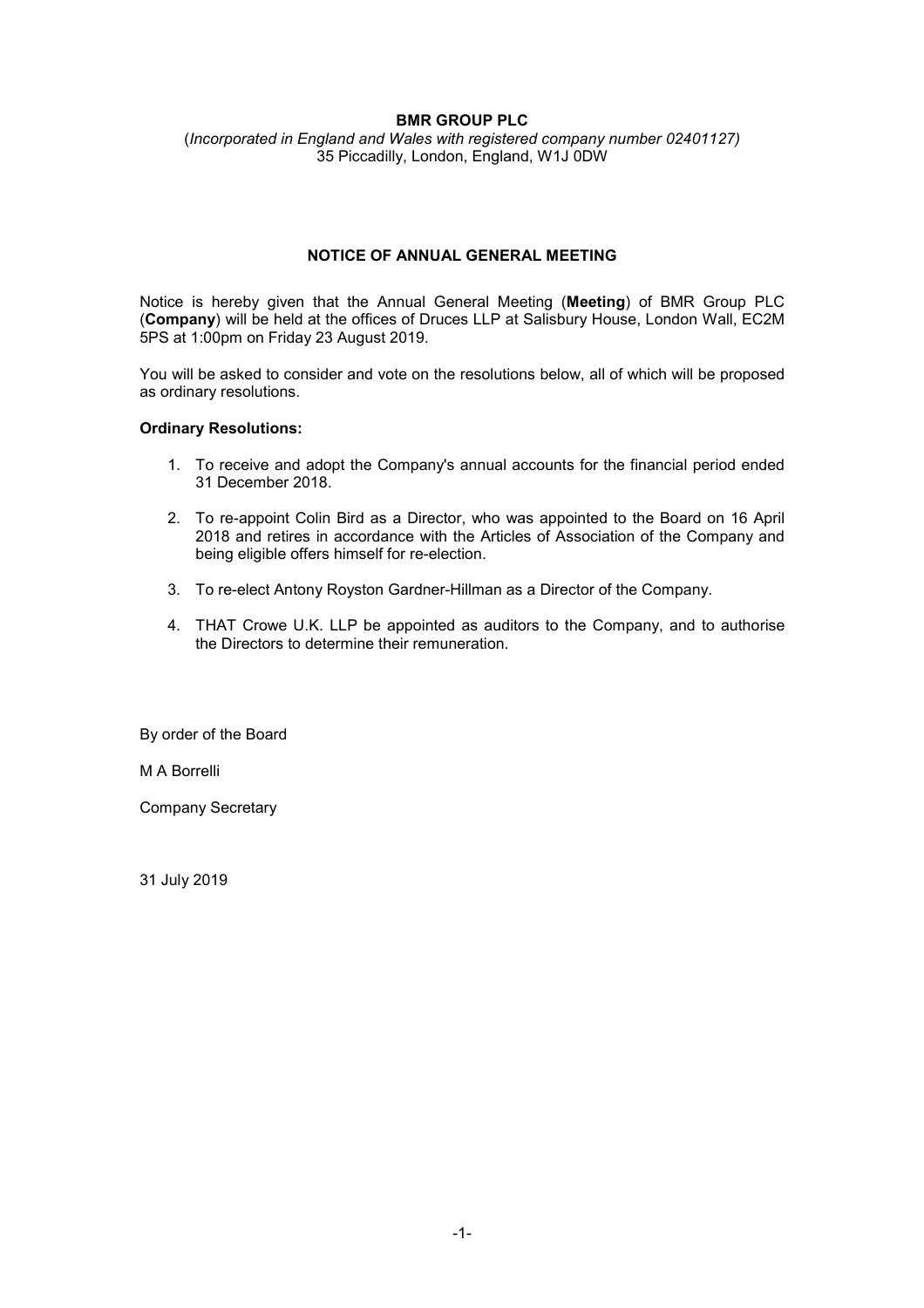## **NOTES TO THE NOTICE OF ANNUAL GENERAL MEETING**

## 1. **Appointment of proxies**

- 1.1 If you are a shareholder who is entitled to attend and vote at the meeting, you are entitled to appoint one or more proxies to exercise all or any of your rights to attend, speak and vote at the meeting and you should receive a proxy form following this notice of meeting. A proxy does not need to be a shareholder of the Company but must attend the meeting to represent you. You can only appoint a proxy using the procedures set out in these notes and the notes to the proxy form.
- 1.2 You may appoint more than one proxy provided each proxy is appointed to exercise the rights attached to a different share or shares held by that shareholder. To appoint more than one proxy, please complete the requisite number of forms of proxy and state clearly on each form the number of shares in relation to which the proxy is appointed (which, in aggregate, should not exceed the number of shares held by you). Please also indicate if the proxy instruction is one of multiple instructions being given. All forms must be signed and should be returned together in the same envelope.).
- 1.3 You will need to state clearly on each proxy form the number of shares in relation to which the proxy is appointed. Failure to specify the number of shares to which each proxy appointment relates or specifying a number in excess of those held by the shareholder will result in the proxy appointment being invalid. If you wish your proxy to speak on your behalf at the meeting you will need to appoint your own choice of proxy (not the chairman) and give your instructions directly to them.
- 1.4 If you do not give your proxy an indication of how to vote on any resolution, your proxy will vote or abstain from voting at his or her discretion. Your proxy will vote (or abstain from voting) as he or she thinks fit in relation to any other matter which is put before the Meeting.

## 2. **Appointment of proxy by post**

- 2.1 The notes to the proxy form explain how to direct your proxy how to vote on each resolution. To appoint a proxy using the proxy form, the form must be:
	- 2.1.1 completed and signed;
	- 2.1.2 sent or delivered to the Company at Neville Registrars Limited, Neville House, Steelpark Road, Halesowen B62 8HD; and
	- 2.1.3 received by Neville Registrars no later than 1:00 pm on 21 August 2019.
- 2.2 In the case of a shareholder which is a company, the proxy form must be executed under its common seal or signed on its behalf by an officer of the company or an attorney for the company.
- 2.3 Any power of attorney or any other authority under which the proxy form is signed (or a duly certified copy of such power or authority) must be included with the proxy form.

#### 3. **Appointment of proxy by joint members**

3.1 In the case of joint holders, where more than one of the joint holders completes a proxy appointment, only the appointment submitted by the most senior holder will be accepted. Seniority is determined by the order in which the names of the joint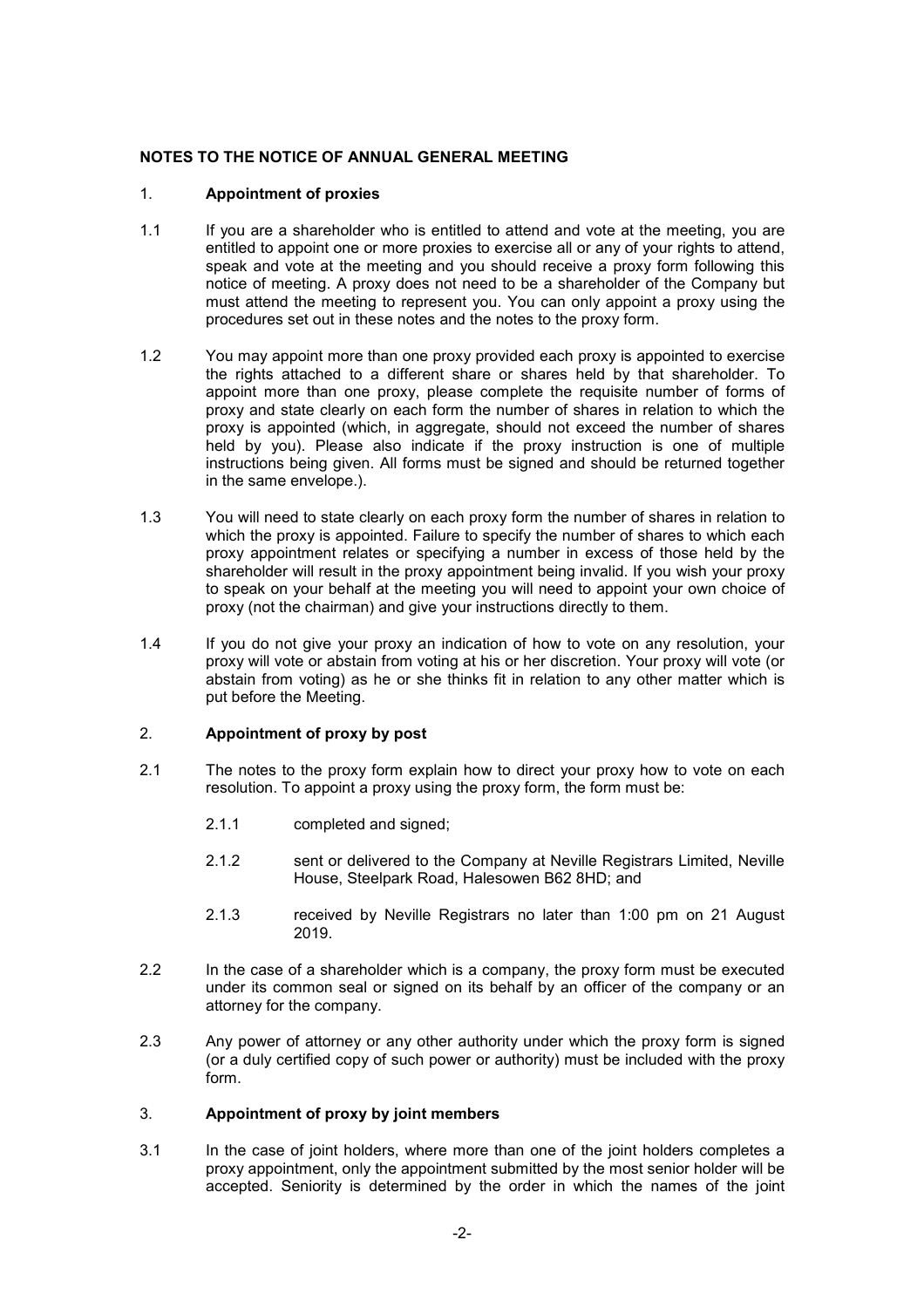holders appear in the Company's register of members in respect of the joint holding (the first-named being the most senior).

#### 4. **Changing proxy instructions**

- 4.1 Shareholders may change proxy instructions by submitting a new proxy appointment using the methods set out above. Note that the cut-off time for receipt of proxy appointments also apply in relation to amended instructions; any amended proxy appointment received after the relevant cut-off time will be disregarded.
- 4.2 Where you have appointed a proxy using the hard-copy proxy form and would like to change the instructions using another hard-copy proxy form, please contact Neville Registrars Limited.
- 4.3 If you submit more than one valid proxy appointment, the appointment received last before the latest time for the receipt of proxies will take precedence.

#### 5. **Termination of proxy appointment**

- 5.1 A shareholder may change a proxy instruction but to do so you will need to inform Neville Registrars in writing by:
- 5.2 Sending a signed hard-copy notice clearly stating your intention to revoke your proxy appointment to Neville Registrars. In the case of a shareholder which is a company, the revocation notice must be executed under its common seal or signed on its behalf by an officer of the company or an attorney for the company. Any power of attorney or any other authority under which the revocation notice is signed (or a duly certified copy of such power or authority) must be included with the revocation notice.
- 5.3 The revocation notice must be received by Neville Registrars no later than 1:00pm on 21 August 2019.
- 5.4 If you attempt to revoke your proxy appointment but the revocation is received after the time specified, your original proxy appointment will remain valid unless you attend the meeting and vote in person.
- 5.5 Appointment of a proxy does not preclude you from attending the meeting and voting in person. If you have appointed a proxy and attend the Meeting in person, your proxy appointment will automatically be terminated.

## 6. **Communication**

- 6.1 Except as provided above, shareholders who have general queries about the meeting should contact the Company Secretary (no other methods of communication will be accepted). You may not use any electronic address provided either:
	- 6.1.1 in this notice of Annual General Meeting; or
	- 6.1.2 In any related documents (including the proxy form),

to communicate with the Company for any purposes other than those expressly stated.

## 7. **Issued shares and total voting rights**

7.1 As at 6.00pm 30 July 2019, the Company's issued share capital comprised 335,710,864 ordinary shares of £0.01 each. All of the ordinary shares have equal